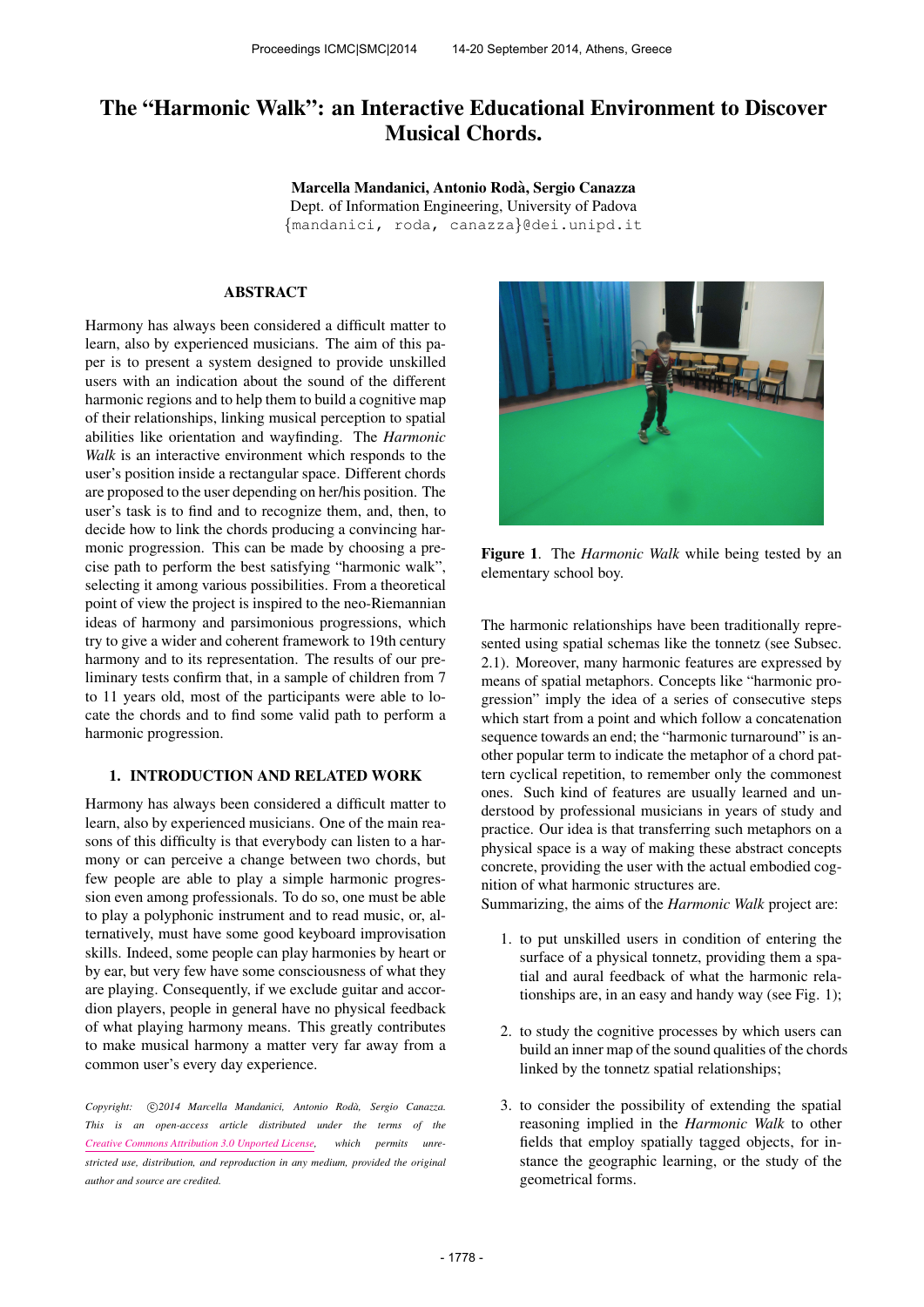In this perspective and at this early stage of the project, we want to investigate some preliminary aspects of the application. In particular this paper aims at discovering if an unexperienced user is able to recognize spatial locations by means of a harmonic feedback, to remember and to link them with one or more paths. Secondly we are interested in observing if and how world's and body's asymmetries influence the choice of the linking paths. After a short review of similar projects reported in literature, we provide a theoretical background about harmonic space theories (Subsec. 2.1) and about the interaction with the physical space (Subsec. 2.2). In Sec. 3 we describe the application architecture and in Sec. 4 we present some tests results.

#### 1.1 Related work

As far as concerns the interaction modality, an immediate predecessor of *Harmonic Walk* is the *Stanza Logo-motoria* [1], where the child has to use her/his spatial memory to match sounds with a spoken text.

Also the idea of exploiting the spatial properties of harmony is not new, as it has been widely developed in the *Harmony Space* project at the Music Computing Lab of the University of Standford in 1993 [2]. The *Harmony Space* interface shows a desktop bi-dimensional matrix of pitches ordered by major third on the horizontal axis and by minor third on the vertical axis. Choosing a key area, a chord size and a chord mapping, when a note is selected, the chord built on it will sound. The interface has been used to simplify the study of harmony, to analyze musical pieces and to compose new ones. It exists also a larger physical version of the interface, which employes a floor projection of the harmonic grid and a camera tracking [3]. A more recent experience of interaction with Holland's *Harmony Space* has been proposed using a 3D graphical representation of the tonnetz. The user interacts with the interface through colored controllers which are used to select the pitches and to produce the audio feedback [4]. The main difference between *Harmonic Walk* and *Harmony Space* is that the latter fits a more expert user level. The environment is very rich and complex as it allows many option possibilities (the number of pitches used for the chord, the chord type, the key, etc.): so the interaction actually depends on a preselected series of options. Also the aim of the application is different. While *Harmony Space* has been conceived for the study and the analysis of music, *Harmonic Walk* invites the user to enter a physical tonnetz and to see what s/he can discover about it, employing a very simple and immediate interaction modality. It emphasizes the harmony space exploration rather than a real knowledge of harmonic rules, and for this reason is principally aimed at unexperienced users.

A GPS system to navigate a wide tonnetz area has also been proposed by Behringer and Elliott [5], where the authors suggest some musical games about composition and harmony features knowledge. However, a system spread on a surface of many square meters, involves an interaction modality completely different from that employed in the *Harmonic Walk*.

## 2. THE HARMONIC WALK'S THEORETICAL BACKGROUND

#### 2.1 The harmonic space

The modern tonnetz, (the word literally means "web of tones") is an efficient and popular way to represent the harmonic space. In the tonnetz, pitches are disposed along horizontal and diagonal lines. As shown in Fig. 2, the horizontal lines connect the circle of fifths (in red). On the diagonal axis SE-NW lays the major thirds circle (in blue), while the diagonal axis SW-NE bears the minor thirds circle (in yellow).



Figure 2. The modern tonnetz with the fifths, major and minor thirds axis.

Brian Hyer [6] developed an extensive theory of triadic transformations formalizing the so called neo-Riemannian chord operations PAR, REL and LT (leittonwechsel). With respect to the C minor chord the first inversion is around its lower edge, the CG axis (Fig. 3a). The result is the C major chord, defined by the lower triangle C-G-E. This is called "P transformation", because it produces the parallel major chord of a minor chord. Inverting the same triangle chord around its right edge, causes a "R transformation" (REL), because the produced chord is the major relative Eb (Fig. 3b.) The same operation on the left side is a "L transformation" (LT, leading tone change) and produces the Ab chord (Fig. 3c). The whole group of these transformations is called "PRL transformations". PRL transformations introduce the idea of parsimony in harmonic progressions. A chord progression is parsimonious if the two chords have at least two pitches in common [7]. From the geometric point of view this is expressed by the commonality of one edge of the two triangles, as can be seen in Fig. 4. Here the starting chord is C major and the PRL transformations are represented by the black arrows. But, as a matter of facts, the geometric form of the triangle allows another kind of transformation that is a vertex inversion. This transformation implies the existence of only one common note between the two chords. The vertex transformation enlarges the idea of parsimony [8], [9], including a greater number of chords with a different grade of proximity (the grey dashed arrows in Fig. 4). Accepting this further range of inversions we obtain a relatively coherent field of twelve chords: three by PRL edge transformations and nine by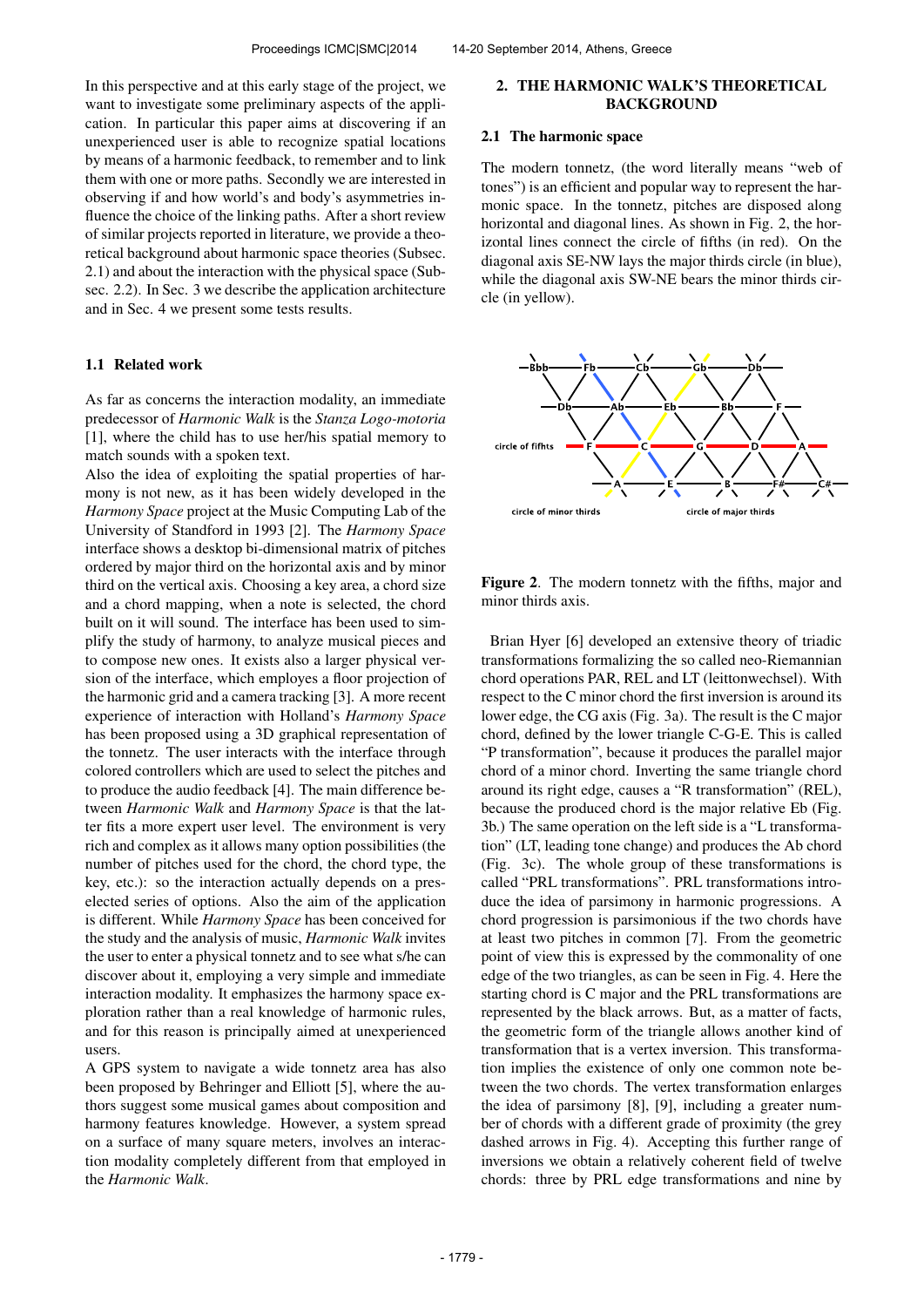

Figure 3. a) P transformation b) R transformation c) L transformation.

vertex transformations. To deliver a more precise measurement system of chords proximity degrees we introduce:

- 1. a pitch class definition of the harmonic relationships. Considering C as the starting point, we express the C major chord as the pitch class multiset  $\{0, 4, 7\}$ , where 0 is the unison, 4 is the major third and 7 is the fifth;
- 2. a displacement multiset associated with the harmonic relationship. E.g. the displacement multiset of the C major  $\{0, 4, 7\}$  and c minor  $\{0, 3, 7\}$  relationship is equal to  $\{0, 1, 0\}$ ;
- 3. a smoothness value, as the sum of the members of the displacement multiset, which expresses how far the second chord moves from the first in semitones;
- 4. a parsimony degree  $P_{m,n}$  where m expresses the number of moves by half step and  $n$  the number of moves by whole step.

As can be seen from Table 1, P and L transformations have the same smoothness and parsimony degree, while R has a smoothness of 2 and a parsimony degree  $P_{0,1}$ . This is due to the intrinsic asymmetry of the major and minor thirds axes along which the chords are overturned. The chords generated by the PRL and vertices inversions shape a rich harmonic world with traditional tonal harmonies, borrowed  $1$  and chromatic chords.



Figure 4. The tonnetz representation of PRL and vertices transformations with respect to the C major chord.

## 2.2 The physical space

The *Harmonic Walk* user's interface consists of a rectangular carpet put on the floor. It depicts a surface that comprehends the mapped space and that yields a useful visual reference for the perception of the centre and of the sides of the interface. The interaction happens when the user enters the sensorized zone and, walking on the carpet's bi-dimensional surface, moves on. The accessibility directions depend both on body's and world's asymmetries. Body's asymmetries hinge on the fact that, according to the spatial framework theory [10], we perceive the space around us by dividing it along the six sides of the body: head, feet, front, back, left and right (see Fig. 5).

The head-feet axis is the only one really asymmetric because it works only upward. The front-back axis is potentially symmetric, but is biased by the difficulty of perception and action in the world behind the back. Actually, the front-back axis separates the world in two parts: the one in front which can be easily reached, and the one on the rear which cannot even be seen. West and east lay on the left-right axis, which is symmetric: this means that these two directions could be equivalent.

As far as concerns world asymmetries, they can depend on a lot of elements like the room's door and windows orientation, the direction of the light, the other people's positions, the way the furniture is disposed and so on. In particular a very strong constraint could concern how the sensorized area is located inside the room. The door position and the proximity of one or more sides of the application's surface to the room walls, may be a strong spatial bias for the users when they decide to enter the application, influencing the number of available access possibilities. Another important asymmetry to be considered is the position of the teacher who guides the child in his environmental exploration and completion tasks. As on the surface there is

<sup>1</sup> Borrowed chords are commonly employed in modern as well as in 19th century harmony. They belong to parallel keys and can be used both in major and in minor mode.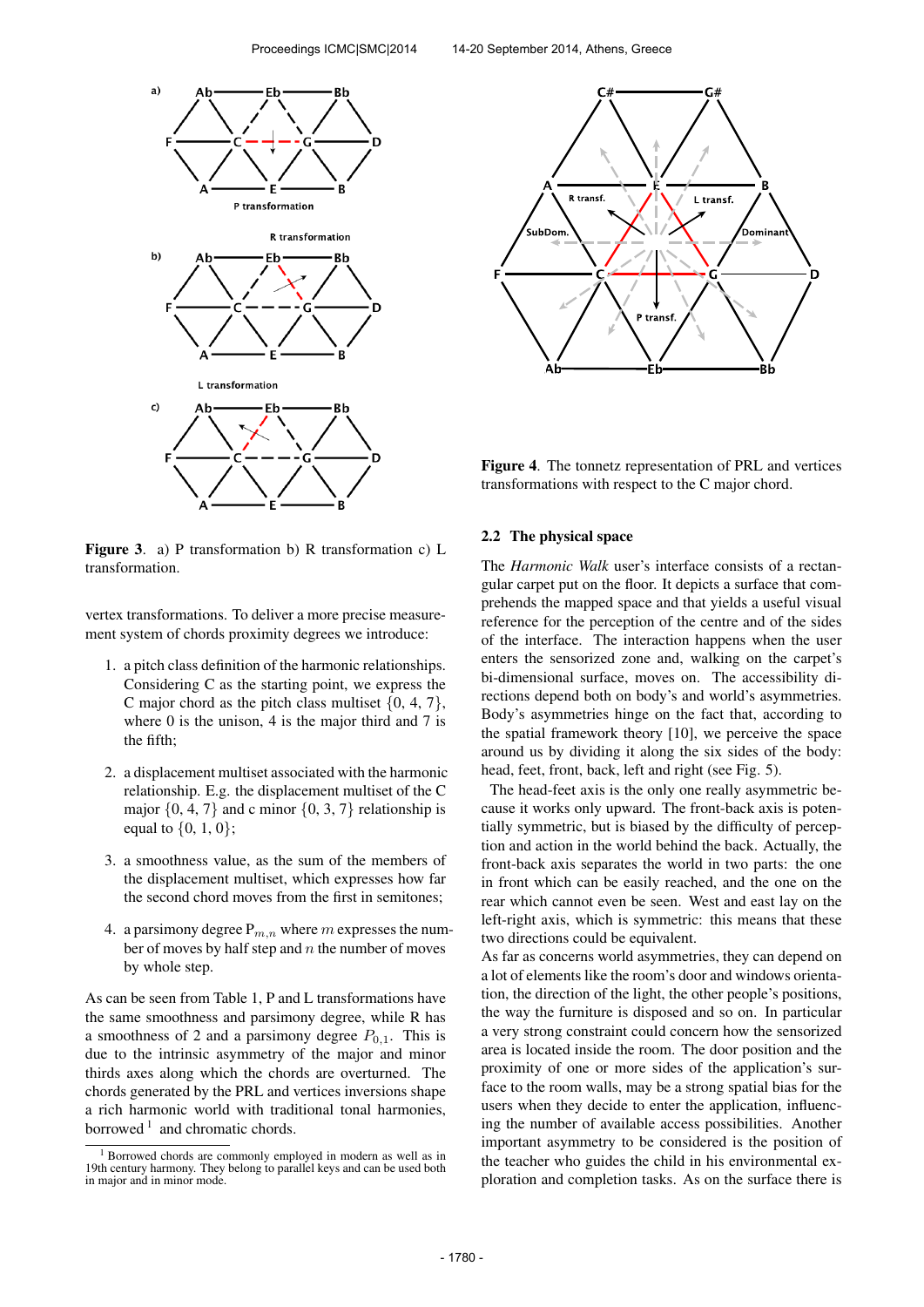| Proceedings ICMC SMC 2014 | 14-20 September 2014, Athens, Greece |
|---------------------------|--------------------------------------|
|---------------------------|--------------------------------------|

| Chords   | Pitch          | Transformation         | Harmonic              | Displacement  | Smoothness     | Proximity            |
|----------|----------------|------------------------|-----------------------|---------------|----------------|----------------------|
|          | classes        |                        | relationship          | Multiset      |                |                      |
| C major  | $\{0, 4, 7\}$  | P                      | <b>Minor Parallel</b> | $\{0, 1, 0\}$ | 1              | $P_{1,0}$            |
| c minor  | $\{0, 3, 7\}$  | (low edge inversion)   |                       |               |                |                      |
| C major  | $\{4, 7, 0\}$  | L                      | Mediant               | $\{0, 0, 1\}$ | $\mathbf{1}$   | $P_{1,0}$            |
| e minor  | $\{4, 7, 11\}$ | (right edge inversion) |                       |               |                |                      |
| C major  | $\{4, 7, 0\}$  | $\mathbf{R}$           | <b>Minor Relative</b> | $\{0, 2, 0\}$ | $\overline{2}$ | $\overline{P}_{0,1}$ |
| a minor  | $\{4, 9, 0\}$  | (left edge inversion)  |                       |               |                |                      |
| C major  | $\{0, 4, 7\}$  | <b>Upper vertex</b>    | Major                 | $\{1, 0, 2\}$ | $\overline{3}$ | $P_{1,1}$            |
| A major  | $\{1, 4, 9\}$  | inversion              | Superdominant         |               |                |                      |
| C major  | $\{0, 4, 7\}$  | <b>Upper vertex</b>    | Chromatic             | $\{1, 0, 1\}$ | $\overline{2}$ | $P_{2,0}$            |
| c# minor | ${1, 4, 8}$    | inversion              | relationship          |               |                |                      |
| C major  | $\{4, 7, 0\}$  | <b>Upper vertex</b>    | Major Mediant         | $\{0, 1, 1\}$ | $\overline{2}$ | $P_{2,0}$            |
| E major  | ${4, 8, 11}$   | inversion              |                       |               |                |                      |
| C major  | $\{0, 4, 7\}$  | Left vertex inversion  | Subdominant           | $\{0, 1, 2\}$ | 3              | $P_{1,1}$            |
| F major  | $\{0, 5, 9\}$  |                        |                       |               |                |                      |
| C major  | $\{0, 4, 7\}$  | Left vertex inversion  | Minor                 | $\{0, 1, 1\}$ | $\overline{2}$ | $P_{2,0}$            |
| f minor  | $\{0, 5, 8\}$  |                        | Subdominant           |               |                |                      |
| C major  | $\{0, 4, 7\}$  | Left vertex inversion  | Flat sixth            | $\{0, 1, 1\}$ | $\overline{2}$ | $P_{2,0}$            |
| Ab major | $\{0, 3, 8\}$  |                        |                       |               |                |                      |
| C major  | $\{4, 7, 0\}$  | Right vertex           | Dominant              | $\{2, 0, 1\}$ | $\overline{3}$ | $P_{1,1}$            |
| G major  | ${2, 7, 11}$   | inversion              |                       |               |                |                      |
| C major  | $\{4, 7, 0\}$  | Right vertex           | Flat third            | $\{1, 0, 2\}$ | $\overline{3}$ | $P_{1,1}$            |
| Eb major | $\{3, 7, 10\}$ | inversion              |                       |               |                |                      |
| C major  | $\{4, 7, 0\}$  | Right vertex           | Minor Dominant        | $\{2, 0, 2\}$ | $\overline{4}$ | $P_{2,2}$            |
| g minor  | $\{2, 7, 10\}$ | inversion              |                       |               |                |                      |

Table 1. The PRL and vertices transformations chord's table with respect to the C major chord.



Figure 5. The human body axes, illustrating the head-feet, front-back and left-right relative directions.

no visible referring point, we can assume that the teacher's side makes the user's orientation no longer neutral and that they will probably perceive this direction as the most important with respect to the others. A last very important bias is the rectangular form of the application surface itself, where sides and centre can play an important role in the user's spatial perception.

We describe the orientation of the application in Fig. 6, where we use cardinal points or, more easily, the clock metaphor. By convention, we put the south (or h. 6) in the direction of the teacher and, consequently, we name all the other directions.



Figure 6. The orientation of the application's interface.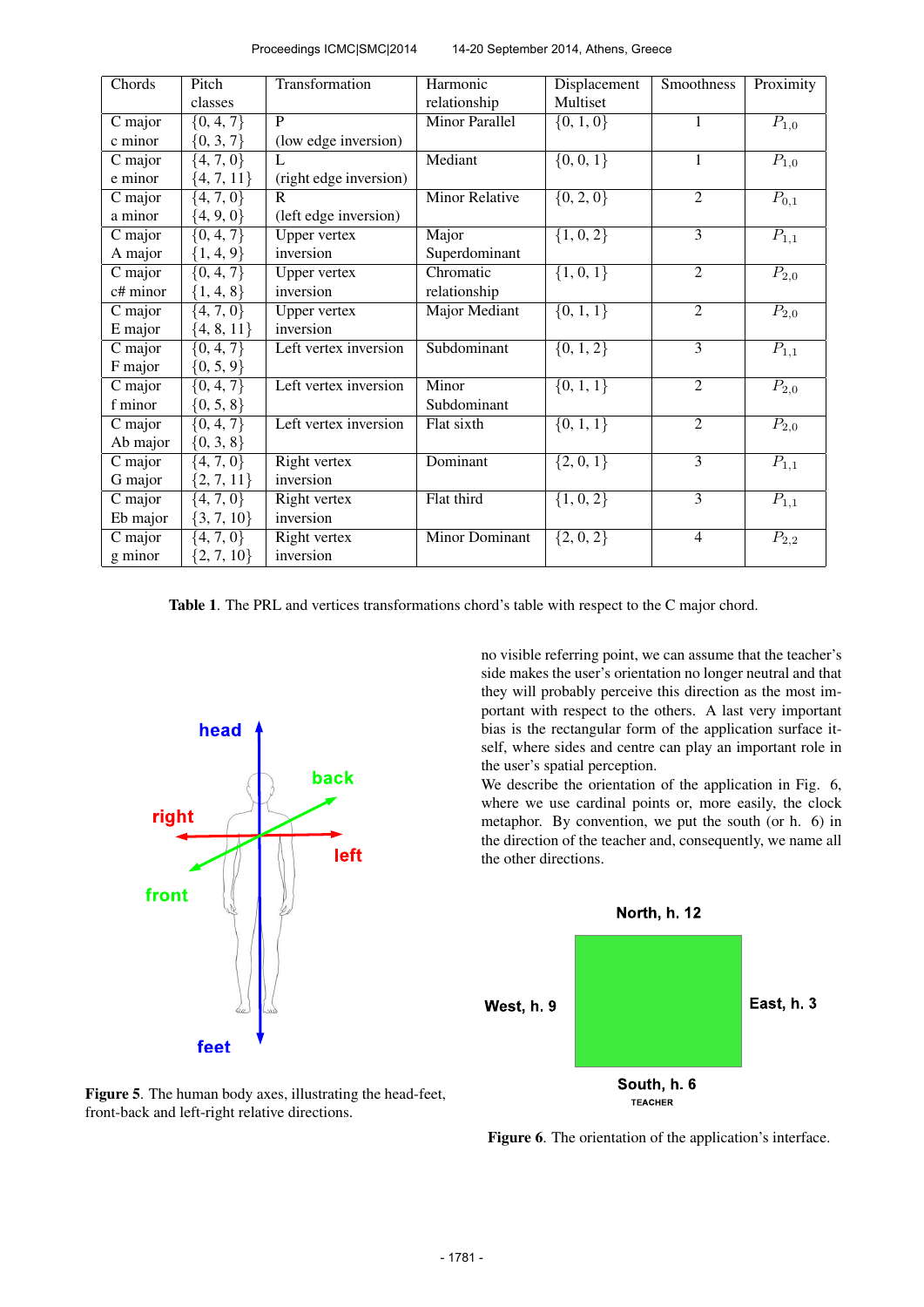## 3. THE "HARMONIC WALK" APPLICATION

## 3.1 System architecture



Figure 7. The system architecture.

The *Harmonic Walk*<sup>2</sup> architecture is composed by two software modules, aimed at video analysis and sound synthesis respectively (see Fig. 7). A ceiling mounted video camera, oriented perpendicularly to the floor, captures the users' movements inside a rectangular area, whose dimensions depend both from the distance camera-floor and the field of view of the lens. As the system is designed for carrying out educational activities inside a classroom, the camera lens is chosen in order to view a rectangle of about 3x4 meters when the camera is mounted on the ceiling of the room. The video module analyzes the input images in three steps: first, the background is subtracted following the averaging background method proposed in [11], with adaptive thresholds for each color channel; then, the resulting black and white images are processed by means of morphological transformations [12] in order to obtain well shaped blobs, representing the users' silhouettes seen from the top; finally, the blobs moves are tracked and the two-dimensional barycenter of each blob is calculated. Although the video analysis module can track more users simultaneously, this first implementation of the *Harmonic Walk* is designed to be used by a single user at a time. The user's barycenter coordinates are sent via OSC to the sound synthesis module, implemented in the Max/MSP environment. Depending on the user's position, the sound module provides an audio output, composed by a particular harmonic chord, following a pre-defined map (see Fig. 10). Each chord is synthesized using four different wave shapes mixed together to form a uniform sound. A proper envelope and reverberation effect ensures a certain persistence of the sound also after the sounding zone has been hit. As soon as the sounding zone is abandoned, the reverberation effect is muted, stopping any residual audio feedback.

#### 3.2 The Harmonic Walk's Cognitive Map

As soon as users enter the application's surface, they begin to employ their previously acquired spatial learning, one of whose fundamental elements are landmarks knowledge. Landmarks are important because they are the milestones of the route [13]. At the beginning the only thing the children know is that they have to find four sounds. But they have no idea of what kind of sounds will be discovered and where these sounds are. So they will begin to move in the search employing locomotion, which refers to the guidance of oneself through space. In this initial condition, locomotion is a free wandering, as the children haven't yet any available data to build a cognitive map.

As soon as the children discover the first sounding area, they register the first landmark, beginning so to feed their application's cognitive map. A spatial cognitive map is constituted by many stored discrete pieces of knowledge including landmarks, route segments and regions. In the case of our application, the landmarks are represented by the chords that are set on the surface of the carpet; the regions are represented by the areas corresponding to a determined chord; the route segments are represented by the paths that the user employs to link the various chords. Nevertheless, a spatial cognitive map is much more than a mental routing sketch, as it includes other non-spatial elements, like perceptual attributes and emotions. In the case of the *Harmonic Walk*, the sound perceptual attribute itself is the landmarker, and the various landmarks are differentiated in base of their position and in base of the fact that these attributes are perceived as different. The discovery of a second sounding zone adds another landmark to the children's map, and so on. When the exploration phase is completed, we ask the children to try to connect the found areas to see if the harmonic progressions played are of some interest for them. This involves a certain number of abilities that are built in various subsequent stages:

- 1. to distinguish a chord from another,
- 2. to locate them and to maintain a steady position so to listen to the new found chord,
- 3. to remember the regions where the various chords are,
- 4. to provide a route to reach the various stored regions,
- 5. to navigate the discovered sounding regions in search of some convincing harmonic progression.
- 6. When one is found, the ability to build one or more navigation patterns linking the various chords and, at the end,
- 7. to perform the chosen pattern repeatedly.

For each of these stages we provide an evaluation grid to be used by the observers during the test.

<sup>2</sup> See <http://smc.dei.unipd.it/harmonicwalk.html> for the *Harmonic Walk* videos, Max/Msp patches and sound samples.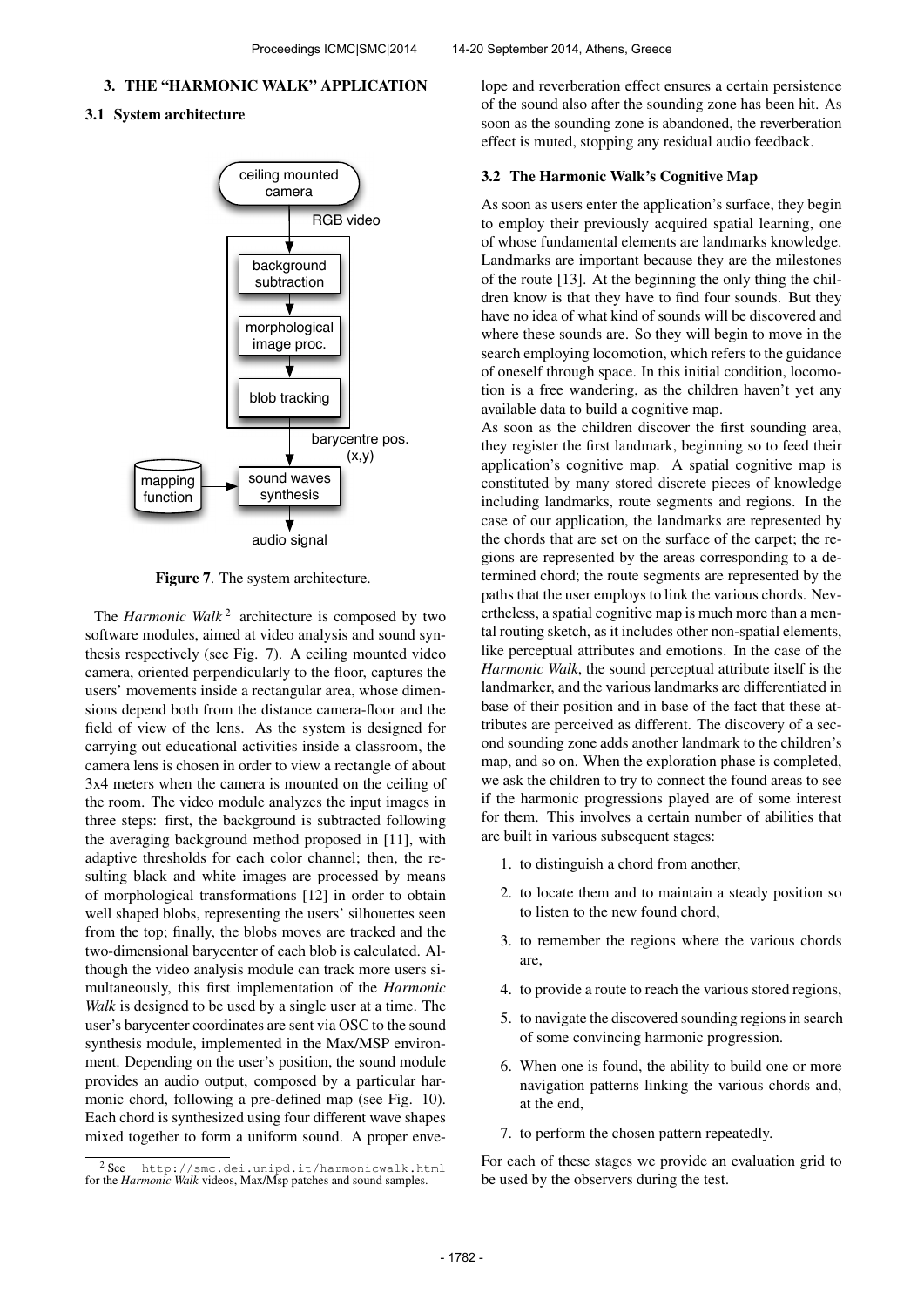#### 4. EXPERIMENTAL ASSESSMENT

# 4.1 Subjects

We organize a series of observational tests to collect some raw data from the potential users of the *Harmonic Walk* application.

We identify our primary users in upper elementary school students, approximately from 7 to 11 years old (the second cycle of Italian primary school). The tests carried on with the *Stanza Logo-motoria* [1], whose interface is similar to the *Harmonic Walk*, showed clearly that children represent a privileged target for such applications, as the interaction with the interface is very simple and it seems like a very amusing game for a child. As the cognitive content of the *Harmonic Walk* is not trivial, we advise at least an upper elementary user's level.

#### 4.2 Materials

To perform the tests we divide the interface's surface in nine regions. We also choose to employ only one spatial schema: an inverted "T". In this disposition we have a peripheral displacement, a center and a right/left choice. If we superimpose the "T" schema to the nine interface's regions and put the centre of the "T" on the centre of the application's surface, we obtain the spatial schema showed in Fig. 8, where only 4 zones are filled with sound, while



Figure 8. The "T" schema in the nine zones of the interface.

all the others are left empty.

Applying the "T" disposition to the tonnetz, we can choose between the following two chords progressions:

- 1. c# minor (periphery), C major (centre), F and G major (R/L choices), in red in Fig. 9;
- 2. C major (periphery), c minor (centre), Ab and Eb major (R/L choices), in blue in Fig. 9.

We name the first red schema "T far" because the chords are all generated by vertices transformations; the second blue schema instead is "T near", as here all the chords are generated by PRL transformations. Moreover in the "T far" schema the horizontal lines link F-C and G major



Figure 9. The "T" schema related to the tonnetz with two different harmonic progressions.

which are respectively the subdominant, tonic and dominant chords of the tonality of C major. This path has a very strong perceptual weight, while the peripheral chord c# minor, also if produced by the same kind of transformation and probably owing to its chromatic relationship with the C major, sounds very far apart from the other three chords. The "T near" schema, on the contrary, shows much softer and homogeneous relationships, as the changes among its chords have a subtler perceptual quality. In Fig. 10 is represented the final schema of the mapping used for the test, with the two chords progressions to be used alternately.

#### 4.3 Procedure

The test is carried one child at a time. The position of the carpet is in the middle of a large room, while the door is in the western side; the teacher seats in the southern side of the application's surface. The teacher will assist the children during the test, assigning them an ordered list of subsequent tasks. Only the teacher will speak to the children during the test, while all the other observers will be silent. The teacher tells the children that four sounding zones are hidden on the carpet. He/she asks them :

- 1. to explore the carpet in search of the four zones corresponding to the four different chords (zone discovery);
- 2. when at least two are found, to detect a first path between the found zones and to perform it repeatedly;
- 3. if a first path is successfully found, to detect a second path;
- 4. to choose one preferred path among the two and to perform it repeatedly (discrimination).

The children perform their tasks without the help of any visual cue, relying only on the audio feedback and on their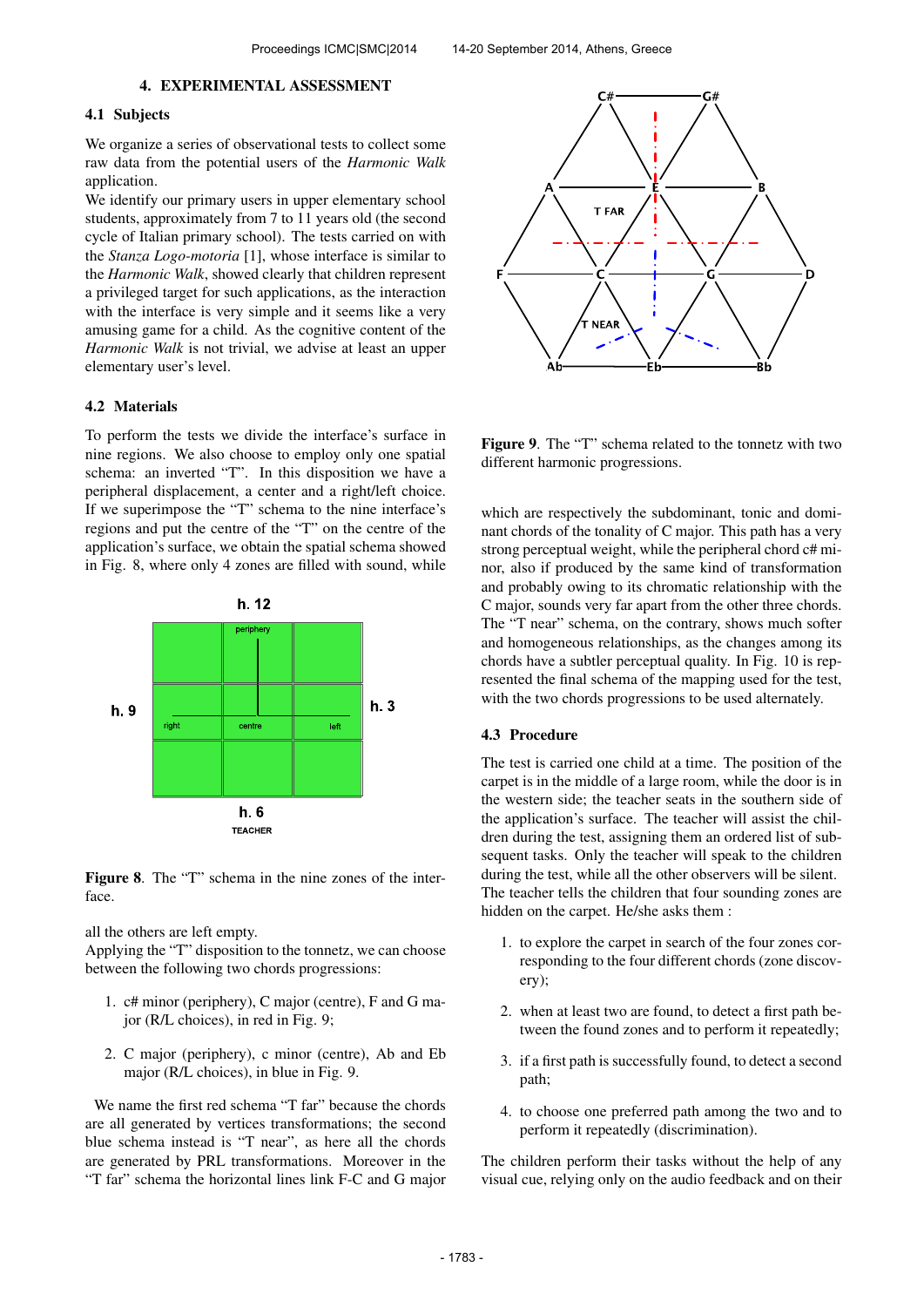

**TEACHER** 

Figure 10. The map of the space used for the experimental tests with the "T far" schema (in red) and the "T near" schema (in blue) with the door position.

spatial and orientation skills. The grid presented in Fig. 10 is explanatory and is not reported on the carpet. In this way the children are left free to build a path as they like, also going through silent zones.

#### 4.4 Results

Table 2 reports the results of the tested group's successes as far as concerns the completion of the assigned tasks.

| <b>Tasks</b> | Zone Disc. | 1st Path | 2nd Path | Discr. |
|--------------|------------|----------|----------|--------|
| N. of cdn.   |            | 19       | ۱4       |        |
| Perc.        | 75%        | 95%      | 70%      | 60%    |

Table 2. Successes obtained in pursuing the test's four tasks.

The great majority of the children (75%) were able to locate and to remember the position of the four chords they had to find on the carpet. Nearly all of them (95%), also if not able to find and to remember the position of all the four chords, were able to find a path linking at least two chords. As the tasks become more and more difficult, we see that the number of successes decreases. Actually, only the 70% of the children could find a second alternative path, and only the 60% were able to remember clearly the two different chord progressions so generated. Not all the children could express a preference among the two paths, also if they were able to discriminate the two harmonic progressions. Moreover, nearly no child was able to explain why they had preferred a determined path nor we noted differences between the group tested with the "T far" as with the "T near" chord progression.

A second observation set concerned the influence of world's asymmetries elements like the door and the teacher position and the form of the application surface. In particular we observed the starting point of the paths the children selected after the exploration phase.

Among 33 recorded paths (see Table 3), 11 had the centre

| Starting point   Centre |     | h.9 |     | h 12 |
|-------------------------|-----|-----|-----|------|
| N. of choices           |     |     |     |      |
| Percentage              | 33% | 33% | 21% | 2%   |

Table 3. Preferred path starting points.

as a starting point, 11 the h. 9 position, 7 the h. 3 and 4 the h. 12. In this case the numbers confirm the strength of the world's asymmetries. In a rectangular form the centre is perceived as the only one point of equilibrium, and this explains one third of the choices. The other third is probably due to the door position, which marks the western side of the application (h. 9) as the most important side, influencing so the choice of the path's starting point. We also can observe that the door position bias was much stronger than the teacher's position, which would have led to choose the h. 12 position as the preferred starting point.

#### 5. CONCLUSIONS AND FURTHER WORK

In this paper we described a system which allows an unskilled user to interact with the world of harmony in a simple and immediate way. A preliminary experiment was carried to show that children can locate different chords scattered on the application surface, remember their position and find one or more paths to link them. These fundamental premises are crucial for the development of the application, as they constitute the basilar conditions for the user's interaction. In our experimental tests world's asymmetries proved to play an important role, as they determined the behavior of the majority of the children, biasing the choice of their paths starting points. This interaction aspect needs further investigation also in relation to the spatial disposition of the chords and to their perceptual qualities. As far as concerns body's asymmetries, it can be noticed that the only directional axis employed for motion was always the front. It seems that the search for the target position was so compelling for the children, not to allow them any other motion direction.

The *Harmonic Walk* has proved to be enough robust to be used in many different application fields. The first, obvious one, is the music didactics with many possible projects to develop, like studies on different harmonic systems, voice intonation, melody accompaniment, improvisation and composition. Also if the tonnetz harmonic space representation has a very strong theoretical background, it can turn out to be unfit for tonal music applications, where the possibility of a direct link from a tonic chord to different many other chord degrees could be necessary. So, we might need to discuss and to experiment also other spatial chord dispositions. Moreover, as spatial thinking has been recognized by the educationists to have a very strong power of conveying information [14], the same spatial concepts and interaction modalities employed for the *Harmonic Walk* could be shared by other applications designed for the study of mathematics, geography, geometry or science. But, beyond these practical applications, more general research trends can be found to develop the *Har-*